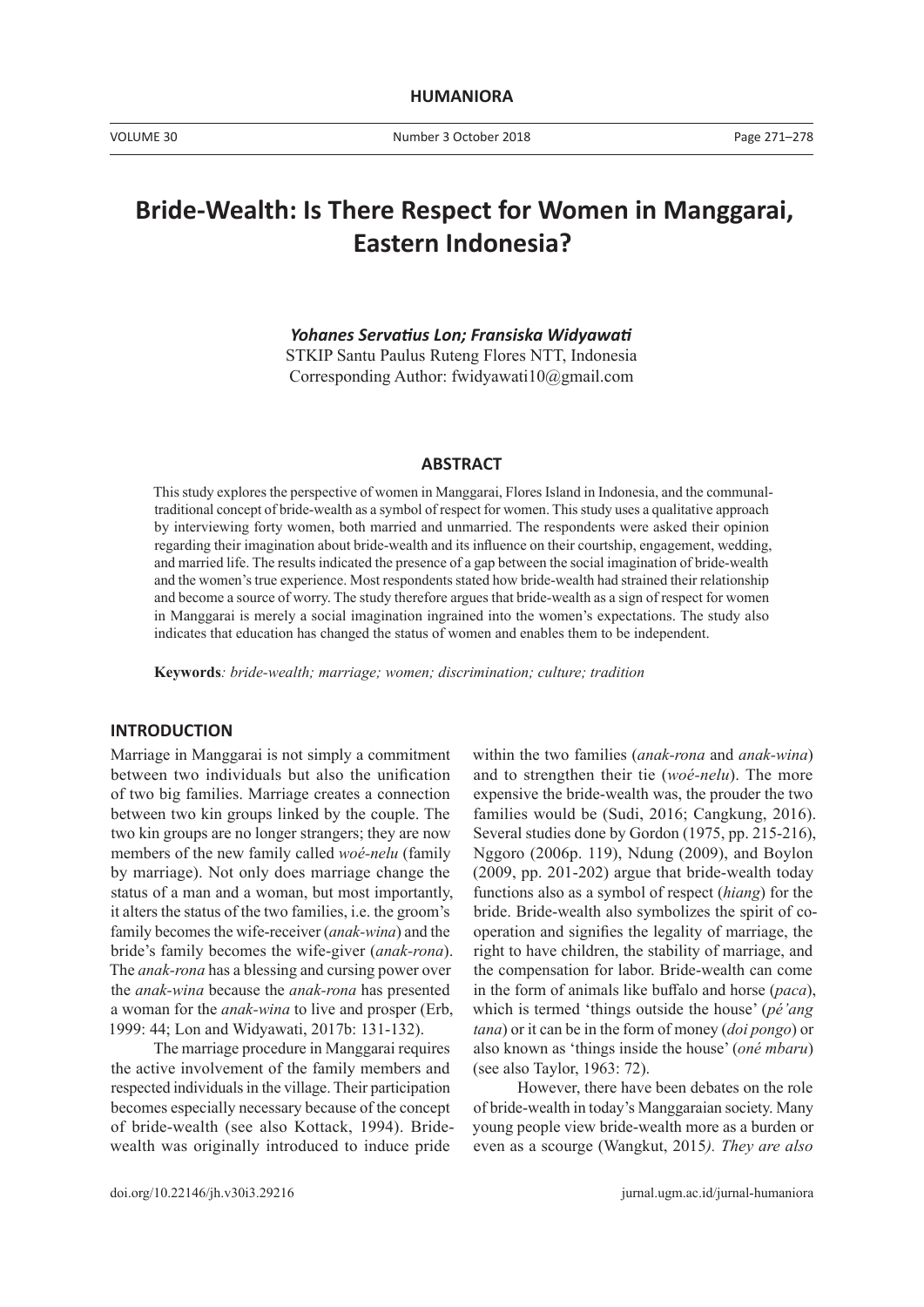*dubious about the relevance of bride-wealth in this day and age. In addition, there have been many family issues related to bride-wealth,* which adds to the skepticism (Gordon, 1975: 215-216; Boylon, 2009: 201-202).

This study discusses the function of bridewealth as symbol of respect for women in Manggarai. It focuses on the women's true experience dealing with bride-wealth as compared to their imagination. Using a qualitative approach, the author conducted interviews with more than forty women, both married and unmarried, asking about their ideas and their encounter with bride-wealth and its effect on their courtship, engagement, and marriage. This study aims to examine whether the customary ideal of bride-wealth is helpful to the women's personal experience, or whether bride-wealth de-emphasizes women's status in the patriarchal system of Manggarai.

#### **PREVIOUS STUDIES**

Many studies about bride-wealth have been carried out in other parts of the world. For instance, some scholars analyzed the impact of bride-wealth on women's reproductive autonomy and domestic labor (Dodoo and Frost, 2008). Furthermore, Ogbu (1978: 241-262) conducted a research about the function of bride-wealth and status of women in Africa. It argues that for the Africans, bride-wealth plays a role to validate marriage. Bride-wealth does not lower the status of the woman but strengthens her position within the society. Another study by Wojcicki, Straten and Padian (2010: 705-710) focused on the relationship between bride-wealth, sociodemographics, and sexual and reproductive practices among women in Harare, Zimbabwe. In this society, bride-wealth is viewed as a form of negotiation as a part of marriage procedure. They also found that women who were married with bride-wealth spent more years in education. Their male partners also tended to use contraception, causing them to have less risk of HIV infection.

Mulder (1988: 65-82) examined the correlation between bride-wealth and women's circumcision among the Kipsigis in Africa. Women who were married one or two years after circumcision generally received a higher value of bride-wealth as compared to those who were married more than two years after circumcision. The bride-wealth for younger women was also generally more expensive than that for older women. In Ghana, Fuseini (2013) studied the correlation between bride-wealth and women's autonomy with regards to fertility and personal matters. They discovered that bride-wealth had a great influence on the women's autonomy in both areas, but to a different extent. Another study by Sykes (2013: 97-117) in Papua New Guinea looked into the sisterbrother relationship in relation to bride-wealth. The study found that women presented their bride-wealth to their brothers to maintain the clan's pride.

A few studies have been done regarding bride-wealth in Manggarai, but none focused on the women's perspective. Kleden's article (2007) which discussed the influence of the patriarchal culture on gender as well as the role of the Catholic Church in changing the status of women and men in Flores does not elaborate on the issues of bride-wealth in Manggarai. A study by Madung (2012) based on his experience in meeting women who suffered from violence due to bride-wealth in Sikka, while similar to this study, does not focus on bride-wealth issues in Manggarai. It also fails to identify the controversy between the social imagination of bride-wealth and women's reality. John Gordon Lambert (1975) discussed the expense of bride-wealth in the 1960s to the 1970s in Manggarai and the worry of young men on their ability to pay. However, he did not consider the women's perspective at all.

#### **RESULTS OF STUDY**

This study explores the opinion of Manggaraian women about bride-wealth and the results are presented as follows.

First, bride-wealth and woman's existence. When asked if being female is directly associated with bride-wealth, the respondents agreed that people in Manggarai relate women with bride-wealth. When a girl is born, it is common for people to say, "The family will get a buffalo." If a family has many daughters, people normally comment, "The family will get many buffaloes (*do kaba*)." To console parents who have no sons, people will say, "Don't be sad, you will still get many buffaloes." When a girl is injured, people will say, "Be careful, don't get injured. It will decrease the number of buffaloes your family receives."

Most respondents in this study confirmed the above statements. Many also expressed that despite making a joke, the statements had conditioned them to think that female is associated with bride-wealth. They also admitted to using similar statements about their daughters. Some of the more educated respondents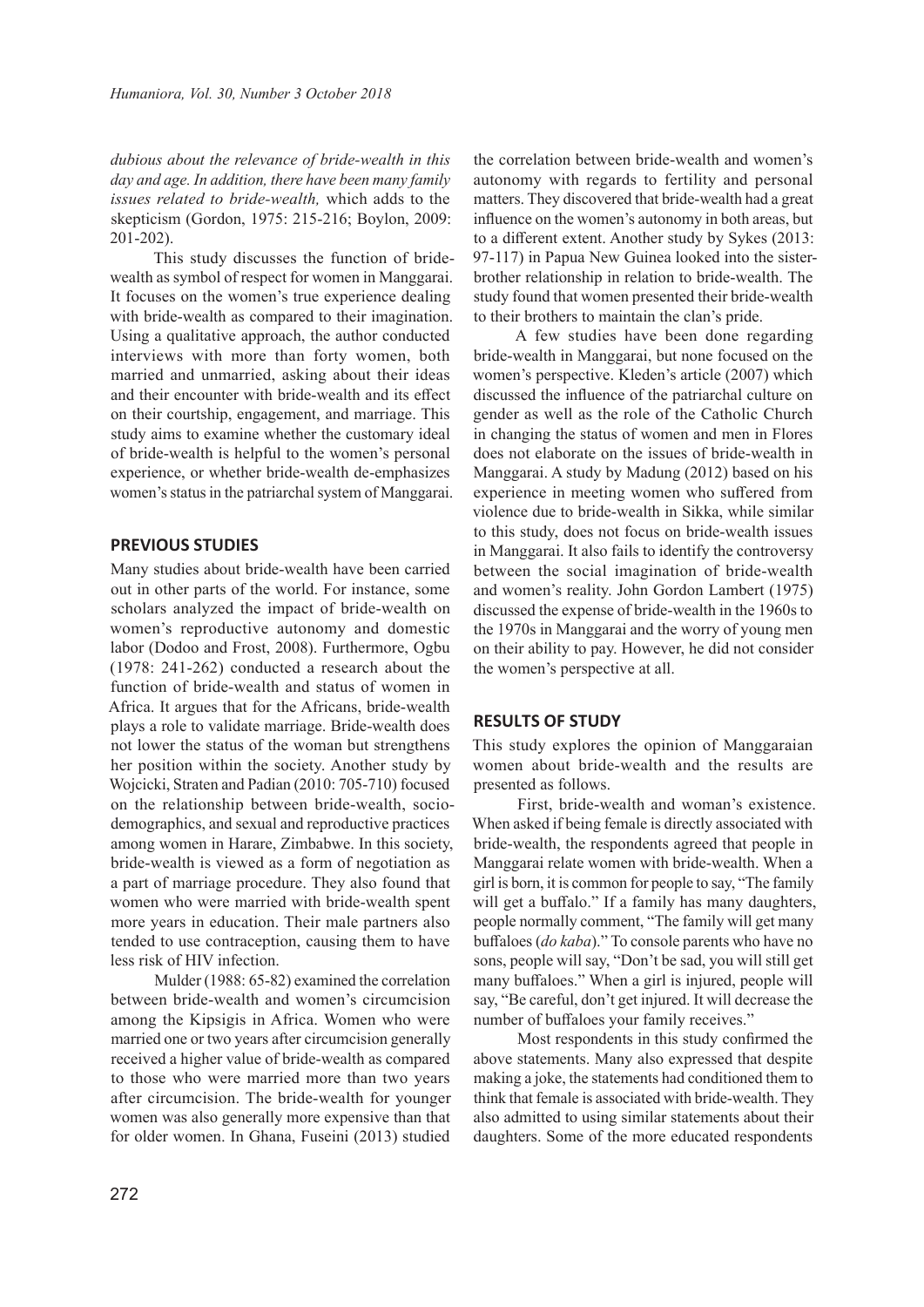thought it was not right to make those statements about their children but still made them out of habit. The imagination about bride-wealth is so compelling because it has been ingrained in them since they were young. However, there were varying responses about whether this social imagination makes them feel valued. Most often than not, the talk of bride-wealth only makes them uncomfortable.

Second, bride-wealth and courtship. This study found that women often find the concept of bridewealth worrisome even in the stage of courtship. The respondents admitted that the talk of bride-wealth did not commonly occur at the start of their courtship. However, as their relationship developed, they started to worry about bride-wealth. A respondent named Ms. V shared that as her courtship became more intimate, she started to fear that her family would ask for a huge amount of bride-wealth from her boyfriend's family. She was worried that the expensive bridewealth would strain their relationship or even shatter their love for each other (Lon and Widyawati, 2017a).

Another respondent, Ms. M, shared her traumatic experience growing up in a strict family. When her sister married, her father demanded an expensive bride-wealth from the groom. Her father coerced the groom with intimidating questions regarding his ability to pay for the bride-wealth. In the end the groom failed to pay the full amount of bride-wealth, which led to the father's fury. Ms. M was worried that her father would do the same to her boyfriend. She was especially worried because she received a higher level of education than her sister, which means that her father would be likely to expect a higher bride-wealth. In short, the thought of bridewealth had caused her much worry and stress.

In another case, Ms. R, a master's student, decided to get married before completing her study in order to avoid an expensive bride-wealth. She feared that her father would ask for an expensive bride-wealth if she were to get married after finishing her master's degree. She was also worried that her boyfriend would not be able to pay for the bridewealth, which would potentially lead to a break-up.

When the respondents were asked if they were satisfied with their bride-wealth, they responded that they were only slightly pleased because it gave them pride and profit to a small extent. They generally expressed worry as bride-wealth affected their relationship. It goes to show that bride-wealth as a symbol of pride for a woman and her family is only a social imagination because in reality, women are faced with fear and stress even in their courtship stage.

Third, bride-wealth and engagement. In Manggarai, the marriage procedure begins with an engagement ceremony. It is also the time to discuss bride-wealth. During that time, the speakers (*tongka*) of the two families would negotiate on the ideal amount of bride-wealth. The man typically sits with his family members to witness the discussion. On the other hand, the woman must wait in the bedroom. She is only allowed to come out when an agreement has been reached. If the bride-wealth is settled well, the two families would celebrate with the ritual of ring exchange. It is the symbol that the man and woman are officially engaged. The amount of bride-wealth is usually determined by parents without consulting the bride. It depends greatly on the social and economic status of the two families and the deemed "quality" of the woman. It will be expensive if the bride comes from a rich and highly-respected family or if the bride is deemed to be good-looking. Today, it also depends on the woman's level of education. A highly-educated woman would normally receive a higher amount of bride-wealth.

All married respondents in this study agreed that engagement was a very uncertain process for them; it was the time they felt most anxious because it was the first time for the two families to officially meet and talk about the bride-wealth. They feared that the discussion would not reach an agreement, relying only on prayers to calm themselves. Some of them were apprehensive that they tried to sneak out to the toilet or the kitchen to eavesdrop. Some even asked other girls to listen and inform them of the matter. The women would only feel relieved after the amount is settled.

This interview discovered several interesting cases in which the settlement of the amount of bridewealth had failed. In 2013, Mr. I who was a civil servant and his family came to propose to Ms. E who just finished her bachelor's degree. In Manggarai, a civil servant is considered well-off. Ms E's family asked for 250 million Rupiahs and several buffaloes and horses for bride-wealth. Mr. I's family attempted to bargain but to no avail. After two hours of discussion, an agreement could not be reached, and Mr. I's family left in disappointment (Lon and Widyawati, 2017a).

In another case, Mr. A, who came from a poor family, could not pay the bride-wealth for his girlfriend, Ms. J. He thus asked Ms. J to live together even before marriage, as parents tend to ask for a cheaper bride-wealth if the man and woman have been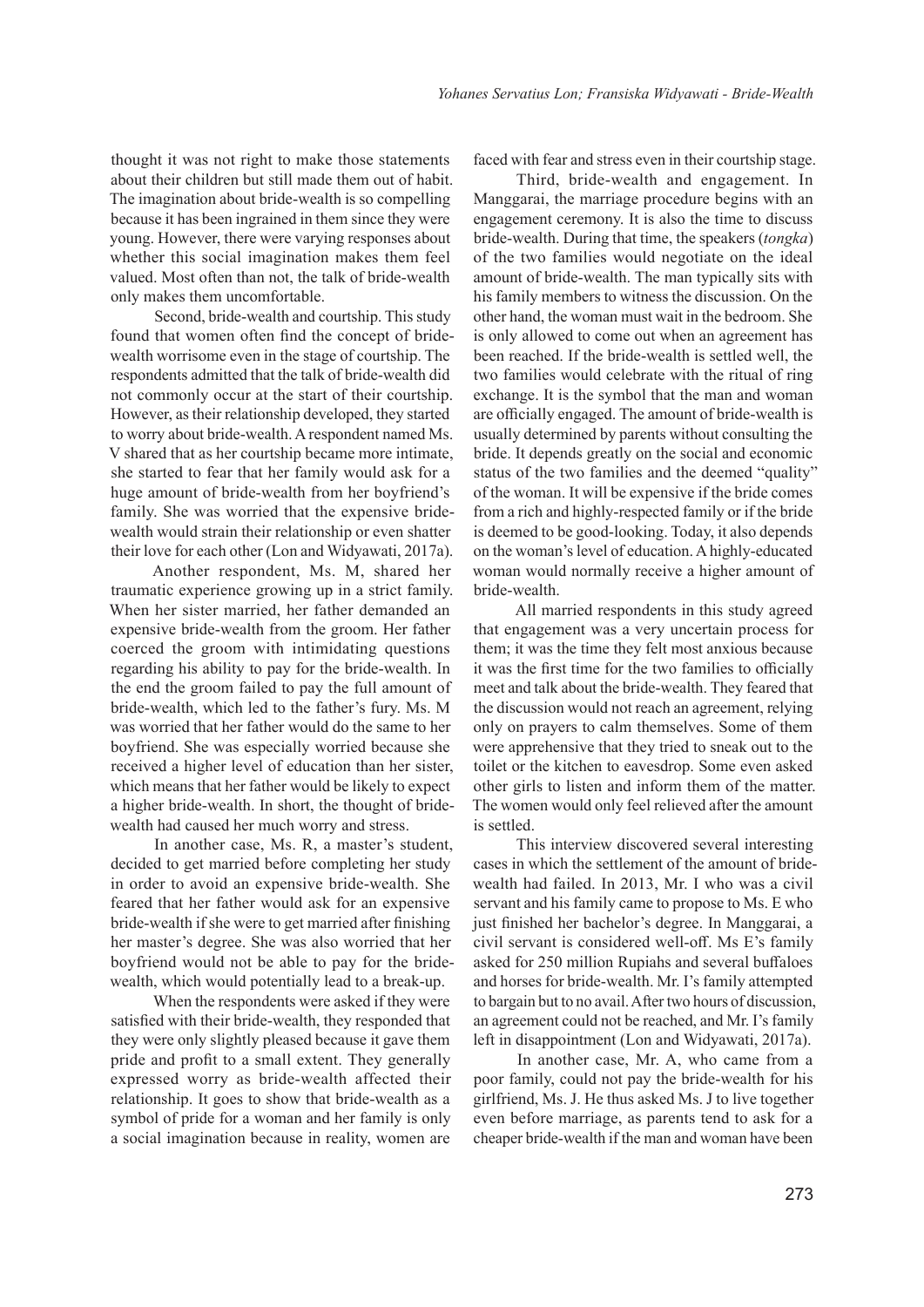living together for some time. Unfortunately, Ms. J's father still demanded an expensive bride-wealth. The two families failed to settle the bride-wealth and the couple were not allowed to live together anymore. They were forced to go back to their parents even though they had lived together for some time.

The study made by Peter Hagul (2011) recorded cases of women who committed suicide after their bride-wealth agreement failed. Ms. M was one of them. She was frustrated when the two families failed to reach an agreement causing her boyfriend, Mr. J, to leave her. She took her own life by ingesting mosquito repellent. Her death became a proof that an expensive bride-wealth not only destroys love, but also life.

In this study, some respondents also recalled a story of Ms. M who committed suicide in 2014 after breaking up with her boyfriend due to failed settlement of her bride-wealth. Her friends recounted her crying every day and pushing everyone away. She was depressed and finally hung herself in her room (Lon and Widyawati, 2017a).

Every respondent in this study expressed a thought that the discussion about bride-wealth is too complicated and takes too much time. It is necessary for parents and the two families to consider the couple's feelings in their decision. Bride-wealth should not be a source of suffering to the couple. It should help them to strengthen their love for each other.

Fourth, bride-wealth and wedding ceremony**.** In Manggarai the wedding ceremony is separated into two stages. It begins with a traditional ritual (*wagal*) which takes place at night and is limited to the two big families and close neighbors. It is followed by a wedding mass in the church the day after. Wedding is a huge celebration in the region. Around 500 to 2000 invitations are usually sent out. The ceremony also requires a huge amount of money funded by both families. If the host of party (the bride's family) wishes to have a bigger celebration they may use the bride-wealth money presented by the groom's family. Hence, it is a problem when the bride-wealth presented is deemed insufficient. A heated debate or even a conflict could arise, which often disrupts the wedding day and threatens the harmony between the two families. Such disruption also greatly affects the bride emotionally.

One of the respondents, Ms. V, shared that a conflict between the two families broke out on her wedding day. It happened because her husband's family had not brought enough money. Her family was utterly disappointed and enraged because her parents had borrowed a lot of money to cover the cost of the party. They thought that they would be able to repay the debt using the bride-wealth money. During the wedding mass, her parents refused to talk to the groom and his family. During the party, they pretended to be busy welcoming the guests, but Ms. V believed they were hiding their frustration. The circumstance had left Ms. V in emotional turmoil during the wedding ceremony. After the wedding day, she was terrified to face her husband's family. She was worried that they would reprimand her. Every time she visited her husband's family, she felt insecure as everyone still talked about her bride-wealth. Moreover, her husband's parents forbade her husband from visiting her family. The tension between the two families lasted until she gave birth to her first child.

Some other cases even caused the wedding to be called-off. This unfortunate situation happened to one of the respondents, Ms. S, an elementary school teacher whose partner, Mr. S, was a farmer. Ms. S was already pregnant before her marriage. Mr. S and his family thought that Ms. S' family would not demand an expensive bride-wealth because of her pregnancy. However, her family still asked for a huge amount of bride-wealth, to which Mr. S' family agreed to avoid humiliation. During the *wagal* ritual, they presented only half of the agreed amount. Ms.S' family was upset and forbade her to go to the church for the wedding mass by locking her in the room.

It was interesting that almost two-thirds of the respondents experienced some sort of conflict on their wedding day due to bride-wealth issues. However, most of them also managed to console themselves. They admitted that the key was to focus on their wish to have a joyful wedding and a happy life with their spouse.

Fifth, bride-wealth and married life.The impact that bride-wealth brings does not end on the wedding day. Through marriage, the wife must follow her husband's family system and leave her own. If she fails to observe the new customs, other family members would typically bring up the bride-wealth matters. It seems that bride-wealth justifies criticism of her behavior in the new family. The wife must endure humiliating questions about her bride-wealth posed by her husband's family. In a more extreme case, she is treated like purchased goods.

One of our respondents, Ms. E, shared her undesirable experience in her married life. She was initially happy to be married to her husband who was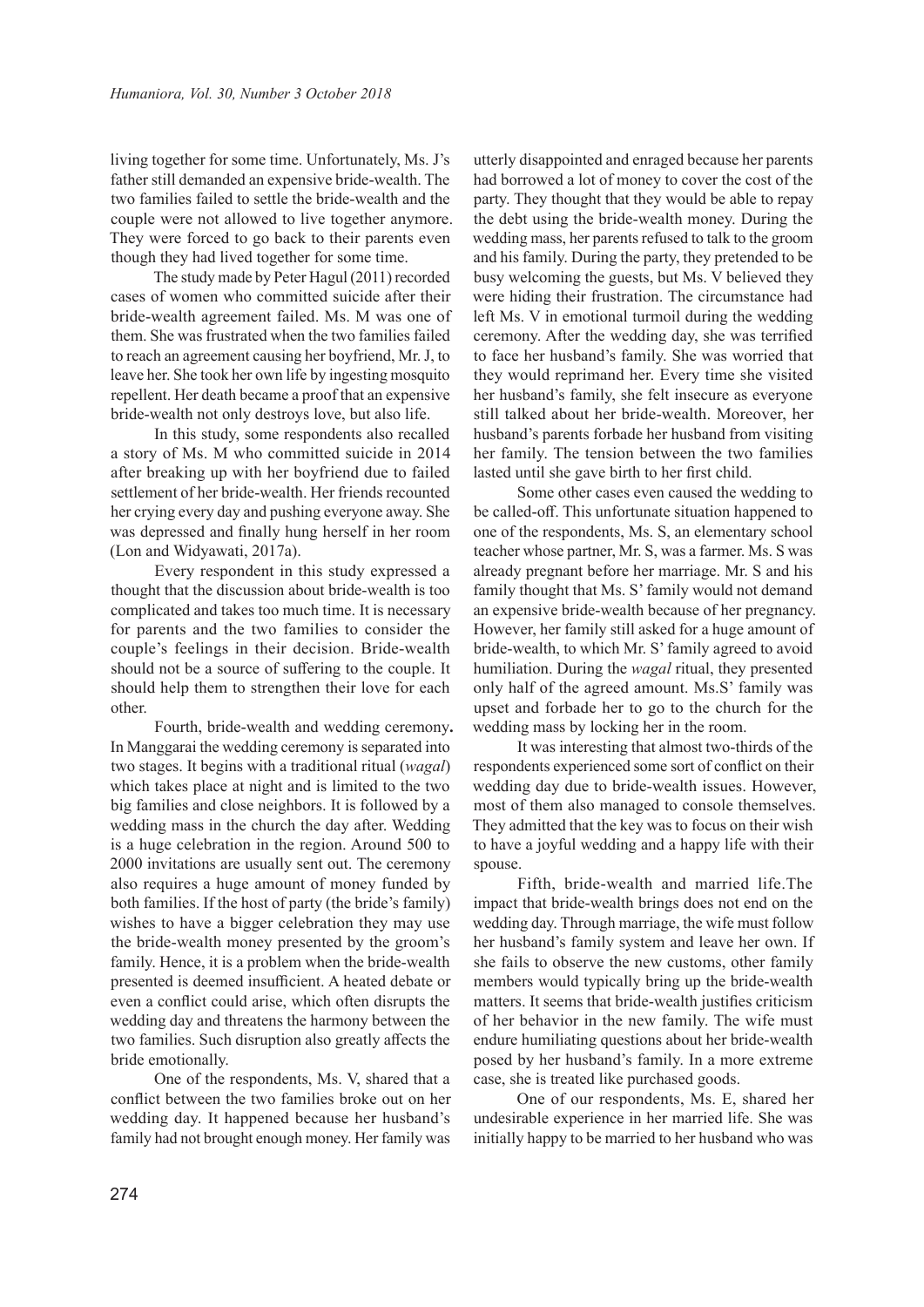considered well-off. However, she was surprised when asked to do all the house work, which she had not expected. When she did not finish the house work, her mother in law would complain loudly that her bride-wealth was very expensive and yet her behavior did not match the price. Ms. E was hurt as she felt treated as an object.

The story of Ms. E is not so different from Ms. R's. She was married to Mr. O, a civil servant. On their wedding day, Mr. O's family presented all the requested amount of money, buffaloes, and horses for the bride-wealth. However, when Ms. R came to stay in Ms. O's family after their marriage, she felt objectified. Her in-laws always demanded respect, while other members of her husband's family always commanded her to work. As she was not yet pregnant, her in-laws questioned her sexual life and blamed her as the root of the problem. His father-in-law even suggested that Mr. O should take another woman (See also Mbiti, 1975: 108). Ms. R felt depressed and helpless. She went for a medical checkup and treatment but to no avail. Ten years passed, and she still was not pregnant. She became burdened with the thought of getting a divorce. She hesitated because in the case of divorce, her family must pay back all the bride-wealth. Eventually, her parents sympathized with her and talked to Mr. O's family for divorce. Their marriage was ended when the bride-wealth was completely paid back to Mr. O's family. The study also found other interesting results. For example, some respondents admitted that they helped their husband to pay for the bride-wealth; they even took loans from the bank.

### **DISCUSSION**

It is interesting that all respondents in this study believed in bride-wealth as a symbol of respect for women. However, their experiences indicated otherwise, with most respondents feeling worried and scared in dealing with their bride-wealth matters. Some were disappointed, frustrated, and even committed suicide when agreement of bride-wealth could not be reached. Hence, there is likely a gap between the real experience of the women and the traditional perception and social imagination of bridewealth. This is likely associated with the passive role of women in the settlement of bride-wealth.

David Gauthier (1963: 119) defines respect as the willingness to consider wants, desires, commands, and enterprises of others. According to Darwall (1977),

respect can be divided into recognition-respect and appraisal-respect. Recognition-respect refers to the willingness to give appropriate consideration in one's practical deliberations to the object, while appraisalrespect is the attitude of positive appraisal of a person on his/her merits. People who are respected have control over their lives and people who lack respect must rely on others to negotiate for them. Showing respect to someone means to act in a way that shows care about their feelings and well-being (Collier, 1988: 87). Respect requires one to pay attention and respond appropriately (Birch 1993). It also requires the acknowledgment of the power to demand, command, or to make claims on our attention, consideration, and deference (Feinberg, 1975). It is the recognition of something "as directly determining our will without reference to what is wanted by our inclinations" (Rawls, 2000: 153). You respect someone not because you want to but because you recognize that you have to (Wood, 1999).

According to Collier (1988: 76-77, 81-88, 97), respect becomes a central value because the structure of societies has social obligation in obtaining respect. For instance, as parents take care for their children's life, children must respect their parents. In the context of bride-wealth, Collier (1988, p. 97) states that respect is not determined by the amount of bridewealth but rather by the relationship between what is customarily given and what is actually given. Bridewealth demonstrates the cultural value of respect central to full adulthood. Hence, bride-wealth does not function as a symbol of respect for women but for their parents and their community. *Mbiti (1969) argues that bride-wealth is not a form of payment but a symbol of gratitude of the groom's family to the bride's family for their care over her. However, Mutua and Chinchen (2006) explains that bridewealth as a wedding gift may guarantee that the husband values and cherishes his wife. Women may feel more valued by a man who pays bride-wealth for her because it indicates that the man is capable of caring for and supporting her (Wieland, 2004) or it confirms her attraction and desirability (Kenyatta, 1978).* Moreover, women who marry with a bridewealth tend to have a greater respect in marriage than those without (See Ngubane, 1987). Mbiti (1969: 140; 1975: 108), Magesa (1997: 122), and Waruta (2005: 107) even argued that bride-wealth was more of a way of fostering women's dignity than a payment for her and her parents.

In the Manggaraian society, as in any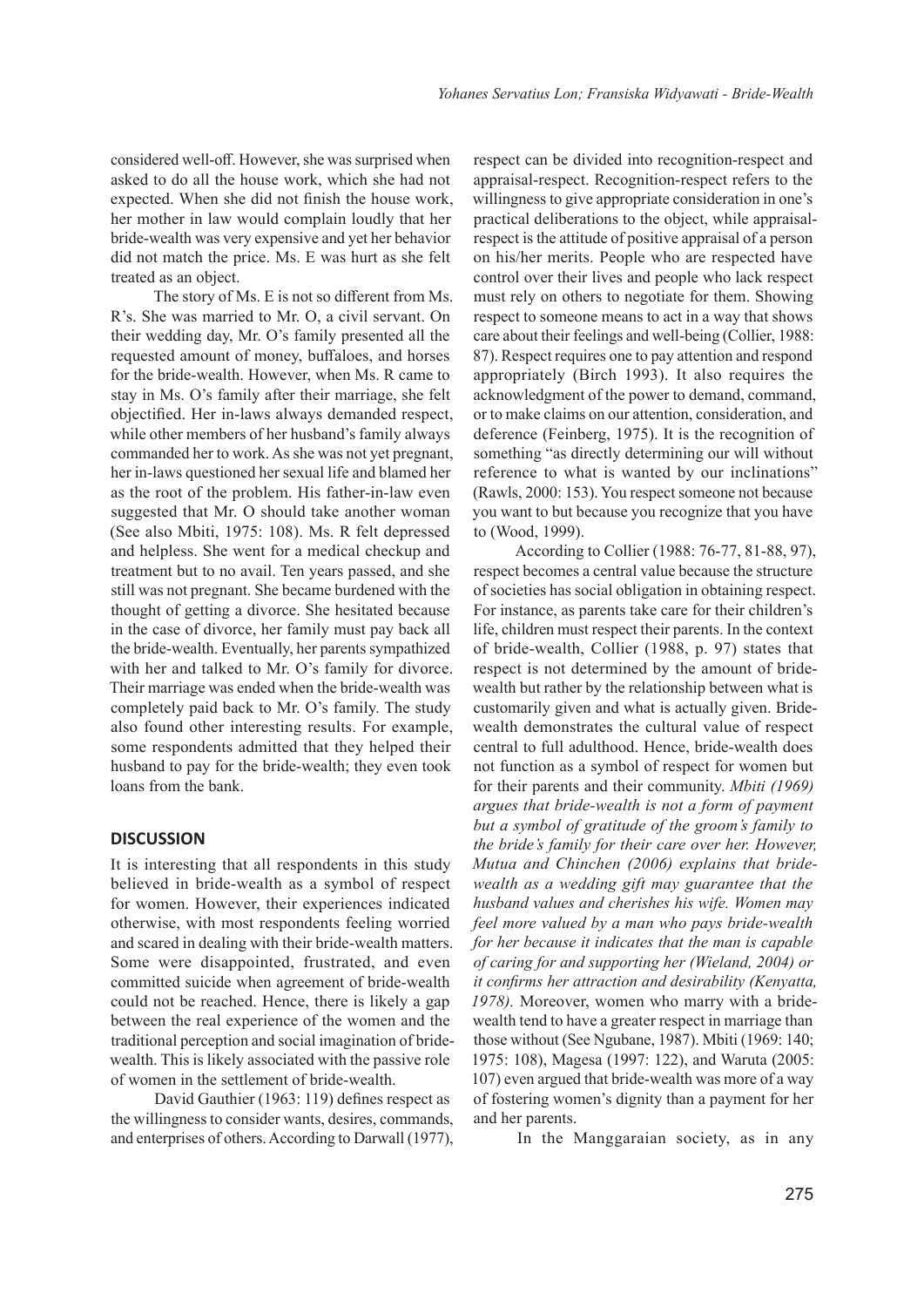patriarchal society, the decision was always made by the elders and the men. Women are considered as *ata pé'ang* (outsider) and men as *ata on*é (insider). The terms *ata on*é and *ata pé'ang* emerge from the perspective of a patriarchal society that views men as leaders of the community. In Manggarai, only men can become *tu'a golo* (headman), *tu'a teno* (chief of land), *tu'a panga* (head of the extended family), *tu'a kilo* (head of the nuclear family), *tongka* (speaker in marriage proposal), or *tudak/torok* (leader of a prayer/ ritual). Every major decision and every social or religious ritual is also led by men while women and children are mere passive spectators. Consequently, as *ata on*é, a man is considered as the owner and the successor of the clan. He has the right, and is even required, to stay in his parents' village after being married. A woman as *ata pé'ang* must leave her family to live within her husband's village after being married. Through marriage, a woman leaves her parents' clan and becomes a member of her husband's clan. It is symbolized by a ritual of taking her first step in her husband's village on top of an egg and cracking it open (Erb, 1999p. 46). Through this ritual, the woman announces that she officially leaves her parents' customs (*ceki*) and follows her husband's custom. She does not belong to her parents anymore but to her husband and his family. In the new clan, she has no right over her children because they belong to her husband and his clan. A woman is considered as outside person who belongs to men (her father or her husband). In this case, a woman's status can only change from being her family's possession to being her husband's possession.

This difference in status between men and women affects their rights and responsibilities, as well as their roles in marriage. Beauvior (1974) claims that because men view women as fundamentally different from themselves, women are reduced to the status of the second sex and hence subordinate. In Manggarai, a man as the clan owner has an important role of regeneration of the clan. Meanwhile, a woman is only seen as a means for a man to reach this goal. As a result, the woman always receives the blame when a marriage fails to bear children (Boylon, 2012, p. 200). Every man must have children; otherwise, he is risking the longevity of his clan. A man is therefore allowed to take a second wife if his first wife fails to bear children.

The strong patriarchal concept of family in Manggarai affects the autonomy of women. According to Walby (1990, p. 20), patriarchy is a system of social structures and practices in which men dominate, oppress and exploit women. The idea of *ata oné* and *ata pé'ang* potentially leads to gender discrimination. It keeps women away from the power systems, autonomy and self-determination. It also gives more room for husbands to dominate their wives and thereby creating a patriarchal system. Women's dependency and subordination to men is conditioned by a whole range of institutional practices embedded in the family. There is an expression, *lami toni de weta* (protecting sister's back), which means that men (brothers) must walk behind women (sisters) to protect them (Erna Niman, Interview, 13 January 2016). This expression reflects a belief that men have more power to protect women, or women are perceived as the weaker gender. This reality further proves women's status as second-class members of the society.

The gap between the real experience of women and the communal perception about bride-wealth in Manggarai might indicate the superficiality of respect for women in a patriarchal society. It could also happen because the glorification of bride-wealth as a symbol of respect had been instilled since they were little, even though the reality shows otherwise. Moreover, the idea that women who receive higher bride-wealth are more respected is likely untrue. Women do not even have a say in deciding her bridewealth; they are treated as passive spectators. This is especially because in the Manggaraian society, a woman is considered as an outsider who belongs to her father or her husband.

 When the respondents were asked "Should the tradition of bride-wealth continue?" all of them surprisingly expressed that bride-wealth should be continued, especially in this day and age. Bride-wealth is necessary to prevent young people from living together before being officially married, as marriage is considered official only after bride-wealth is presented (Mbiti, 1975: 108). In this case, bride-wealth is a seal of relationship (Waruta, 2005: 107; Busieka, 2004: 4; Abwanda; 2004: 9). The payment of bride-wealth can also discourage divorce because bride-wealth is to be returned to the husband upon separation (Magesa, 1997: 122-127, Sakubu, 2003,: 12; Kottack, 1994; Wieland, 2004). Bride-wealth is also a sign of the man's commitment to marriage and his responsibility. It is an integral and indispensable part of the marriage process (Mbiti, 1975: 107, Magesa, 1997: 122, Waruta, 2005: 102; Leakey, 1977).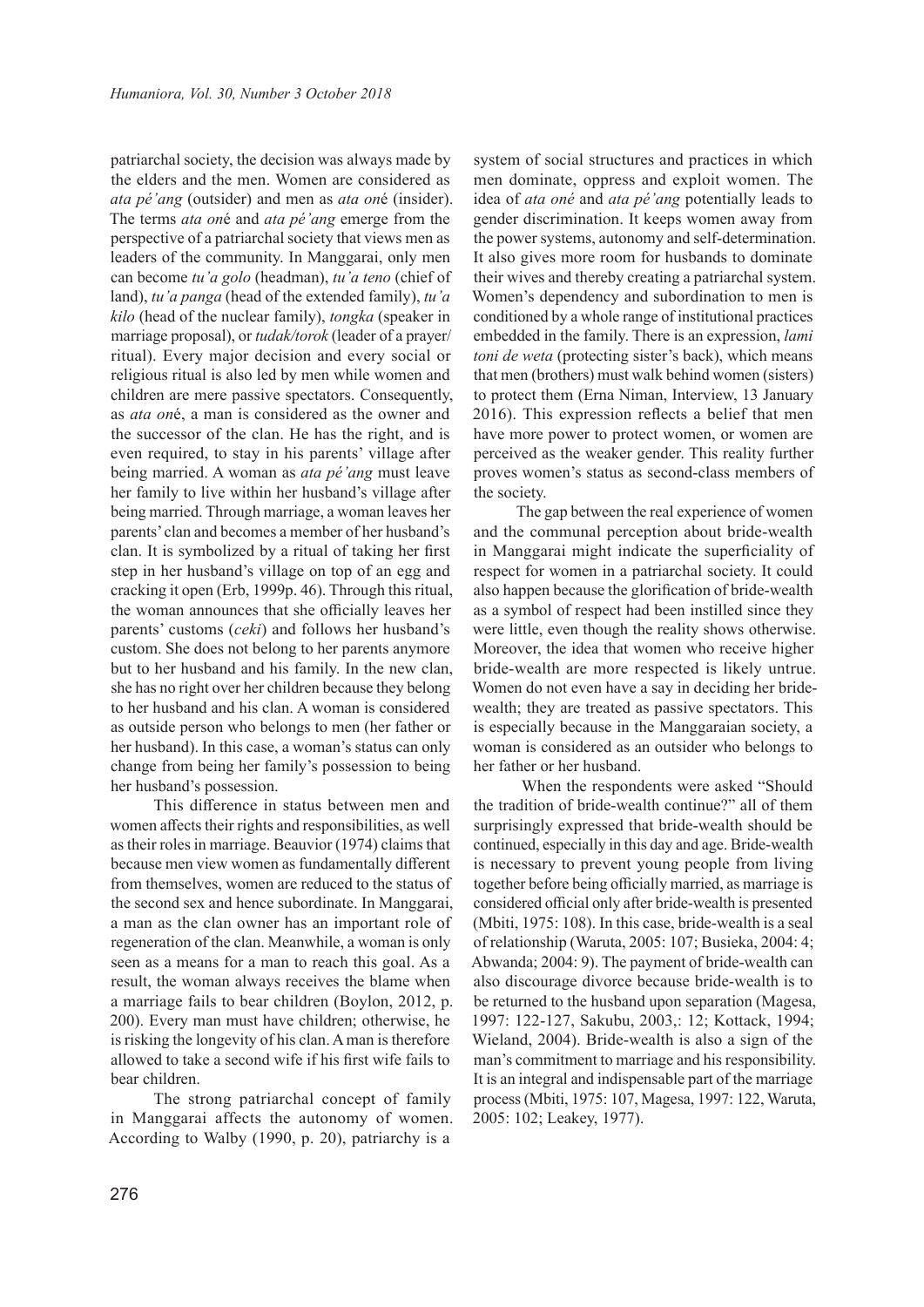## **CONCLUSION**

Respect is valued in all societies, even though there are different standards and different consequences for having or lacking it. Bride-wealth is a good measure of the ambiguity of respect for women in Manggarai. Based on the traditional perception, bride-wealth functions as a symbol of respect for women. More expensive bride-wealth is associated with more respect. However, women have no voice in the process of bride-wealth negotiation in Manggarai. Hence, they cannot determine the course of events and lack both autonomy and power; and they of course lack respect. They suffer from worry, fear, insecurity, and frustration from the stage of courtship and even after the wedding.

Therefore, there is a gap between the social imagination and the personal experience of women regarding bride-wealth. This gap is arguably caused by social and cultural roots in patriarchy. In Manggarai, women are considered as outsiders, which illustrates their lack of rights. Women do not have a right over themselves because they belong to their parents and their husbands, since young females are conditioned to associate their worth with bride-wealth. The idea of bride-wealth as a symbol of respect has always been emphasized and instilled in them despite the unpleasant reality.

In this study, the respondents represent the change in how women perceive themselves within the patriarchal community. All respondents hoped that women would play a more significant role in the process of bride-wealth settlement. They hope to have more autonomy while still adhering to the custom of bride-wealth. They are aware of the duality of their identity as Manggaraian women, where they are free individuals and where they belong to the community at the same time. Therefore, the Manggaraian women need to be careful in managing their personal lives, especially in the case of relationship and marriage.

The study also indicates that education has changed the status of women and enables them to be independent. It is worth noting that the respondents were educated women living in town with good jobs. Education encourages women to recognize themselves as human beings with equal opportunities as men. Education gives a place for women to exercise their rights of speech, expression, and autonomy. Through education, women liberate themselves from patriarchy and are able to take care of their bodies and lives. Through education, women are also able to recognize their equality with men in marriage and not as mere

objects for exchange between clans.

This study challenges the culture to make the bride-wealth more sympathetic to women. This can possibly be achieved through the following three requirements of good and respectful bride-wealth. First, the bride and the groom must be perceived as subjects and not objects in the process of determining bride-wealth. This means that the final decision must lie in their hands, and not in the hands of the male elders. Second, bride-wealth should not burden the bride and the groom in their married life. Therefore, the amount of bride-wealth should match the ability of the groom's family to pay. Third, the bride-wealth should be presented for the new couple, not for their parents or large extended family. However, is this perhaps too much to ask? In a patriarchal society as Manggarai, it is hard to imagine these changes taking place soon. Even so, we must remain hopeful that women will find a more respected place in Manggaraian society.

#### **REFERENCES**

- Abwanda, O. J. (2004). *Marriage and Widow Inheritance in the Luo Culture. A Challenge to Evangelization from the Perspective of Communication*. Nairobi: Long Essay.
- Beauvior, D. S. (1974). *The Second Sex*. Vintage Books: New York.
- Birch, T. H. (1993). Moral Considerability and Universal Consideration. *Environmental Ethics, 15*(4), 313–332.
- Boylon, Y. S. (2012). Perkawinan menurut Adat Manggarai: Dalam Perspektif Hukum Gereja Katolik. In M. Chen and C. Suwendi (Eds.), *Iman, Budaya & Pergumulan Sosial.* Jakarta: Penerbit Obor.
- Boylon, Y. S. (2009). The Controversy of Belis in Manggarai. *Jurnal Pendidikan dan Kebudayaan: MISSIO, 1*(2), 193-205.
- Busieka, G. (2004). The Meaning of Bride Wealth in Traditional African Marriage, in Achola, P (ed). *MIASMU Research Integration Papers to African Marriage and Family: Challenge and Change.* Jan-April.
- Collier, Jane F. (1988). *Marriage and Inequality in Classless Societies*. Stanford: Stanford University Press.
- Darwall, S. (1977). Two Kinds of Respect. *Ethics, 88*, 36–49; reprinted in *Dignity, Character, and Self-Respect*, R.S. Dillon (ed.), New York: Routledge.
- Dodoo, F. N. A., and Ashley E. F. (2008). Gender